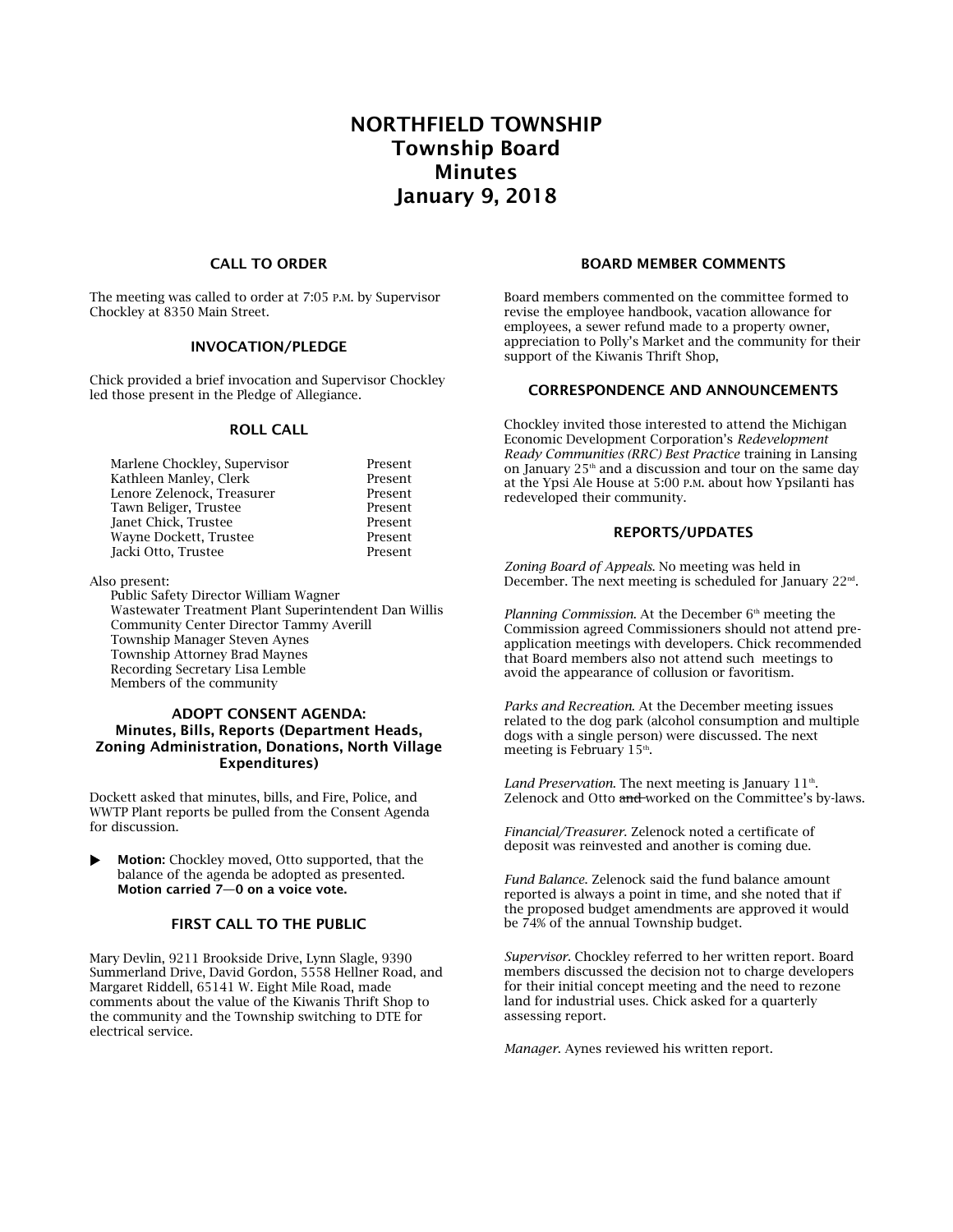## AGENDA ITEMS

#### 0.

## Minutes, Bills, and Police, Fire, and WWTP Plant Reports

Two minor corrections to the December  $12<sup>th</sup>$  minutes were noted.

 Motion: Chockley moved, Beliger supported, that the minutes of December 12, 2017, meeting be approved as amended. Motion carried 7—0 on a roll call vote.

Dockett asked questions about utility payments, the source of payment for the code enforcement officer, and WWTP overtime.

 Motion: Otto moved, Manley supported, that all the bills be approved. Motion carried 7—0 on a roll call vote, Dockett opposed.

The Board referred to the Fire, Police, and WWTP reports and discussed repair of parking lot and street lights.

#### 1. McKenna Proposal for Master Plan Review and Zoning Ordinance Amendments

The Board recalled that the issue of whether McKenna's work on the North Village Request for Proposals is included in their \$40,000 annual planning budget came up as part of a discussion about budget amendments. Paul Lippens, McKenna Associates, said that is McKenna's intent, but noted that the Board has also asked McKenna to provide more services to the public. He said he will make an effort to keep expenditures within the budget and will keep the Board updated on expenses. He noted the revised schedule calls for issuing the North Village Request for Proposals on January 19<sup>th</sup>.

Lippens referred to his October 11, 2017, memo regarding proposed zoning ordinance amendments and said the Planning Commission is waiting for the Board's approval of these before working on those projects. He stressed that any policy changes need to be incorporated in the Master Plan, and he referred to his December 11, 2017, proposal for updating the Plan and the zoning ordinance.

- Motion: Chockley moved, Chick supported, that the Township approve McKenna's proposal to do the proposed zoning ordinance amendments for the fee of \$14,500. Motion carried 6—1 on a roll call vote, Dockett opposed.
- **Motion:** Chockley moved, Chick supported, that the Township accept McKenna's proposal for the Master Plan Review for the fee of \$24,500 over two fiscal years, plus additional workshops at the Planning Commission's discretion.

Lippens said this updating is necessary to deal with the development pressures the Township is experiencing. Board members noted the Township is not legally required to update the Master Plan until 2019 and expressed concerns about doing this work now.

Motion failed 3—4 on a roll call vote, Zelenock, Dockett, Manley, and Beliger opposed.

#### $\overline{2}$ Resolution 17-577: 2017-18 Budget Amendments

It was noted that half of the \$14,500 approved for amending zoning ordinances needs to be added to the proposed amendments for this fiscal year.

The Board discussed fire and medical rescue contributions and expenses. Chief Wagner said the original plan for the Public Safety Building was for it to be paid for using Police and Fire millages, but the Board then borrowed \$3.5 million to increase the building size and paid for the additional bond payments from the general fund; however, eventually the Police and Fire Departments started contributing \$100,000/year each for those bond payments. He said this led to the Fire Department having trouble meeting their budget, so the Township started contributing \$25,000/year to the Fire Department about 10 years ago. It was noted the proposed budget amendments include \$11,282 reallocation of LCSA State Revenue Sharing and a \$13,718 contribution from the general fund to Medical Rescue.

 Motion: Zelenock moved, Chockley supported, to remove the \$13,718 contribution from the general fund to the medical rescue fund.

Dockett said additional funding needed for medical rescue should come from a millage rather than the general fund.

#### Motion carried 6—1 on a roll call vote, Dockett opposed.

**Motion:** Zelenock moved, Chockley supported, that Budget Amendment #3 be approval as revised (with the removal of \$22,500 for planner fees and the addition of \$7,250 for planner fees to amend zoning ordinances). Motion carried 6—1 on a roll call vote, Dockett opposed.

## 3. Ordinance 18-56: Zoning Ordinance Amendment: Open and Unroofed Terraces, Patios, and Porches

Planning Consultant Paul Lippens said this amendment resolves conflicting zoning ordinance provisions. Chockley expressed concern about imposing unreasonable regulations on homeowners.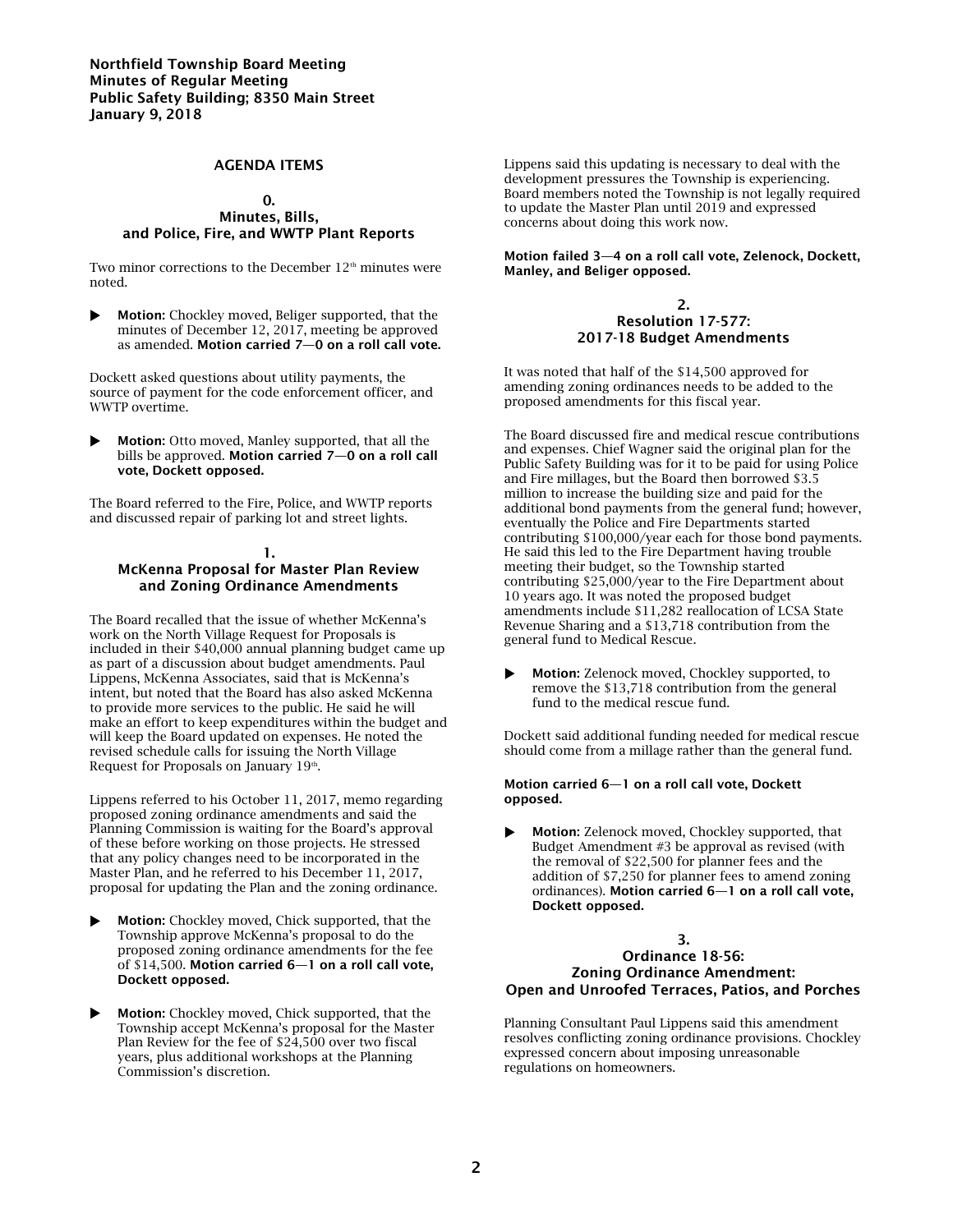## Northfield Township Board Meeting Minutes of Regular Meeting Public Safety Building; 8350 Main Street January 9, 2018

 Motion: Chick moved, Otto supported, to approve Ordinance 18-56, Zoning Ordinance Amendment: Open and Unroofed Terraces, Patios, and Porches. Motion carried 5—2 on a roll call vote, Chockley and Dockett opposed. Resolution adopted.

## 4. Hiring of Firefighter Trainee, Daniel Smith

- Motion: Chockley moved, Zelenock supported, to hire firefighter Trainee Daniel Smith contingent on him passing background check and physical. Motion carried 7—0 on a voice vote.
- Motion: Chockley moved, Otto supported, to promote Blake Bershum from Cadet Firefighter to Paid-on-Call Firefighter. Motion carried 7—0 on a voice vote.

#### 5. Second Floor Lease Agreement

Township Attorney Maynes reviewed the proposal for the Livingston and Washtenaw Narcotics Enforcement Team (LAWNET) to lease 4,500 sq. ft. of the second floor of the Public Safety Building at \$8/sq. ft./year for a five year period starting April 1, 2018, with the Township sharing 50% of the cost of the buildout.

Board members asked questions about details of the proposal, including future year rent increases, and Detective Lt. Dale Smith with the Livingston and Washtenaw Narcotics Enforcement Team (LAWNET) answered questions.

- Motion: Chick moved, Otto supported, to approve the lease of 4,500 sq. ft. in the Northfield Township Public Safety Building:
	- at the rate of \$8/sq. ft./year with a CPI escalator in years, 3, 4, and 5,
	- the tenant paying its share of utilities, excluding expenses such as snow plowing and lawn care,
	- 50% reimbursement of tenant buildout, the full cost of which is estimated at \$97,300. Reimbursement of \$48,650 is payable as a pro-rated deduction from rent over five years, absent the discovery of structural problems.
	- The option to renew the lease for an additional five years,
	- Occupancy of the property on April 1, 2018.
- Motion to Amend: Beliger moved, Dockett supported, to amend the motion to reduce the Township's portion of the buildout costs from 50% to 40%.

Lt. Smith said he believes his Board will not approve the lease with that provision.

Motion to amend failed 1—6 on a roll call vote, Chick, Otto, Manley, Chockley, Zelenock, and Dockett opposed.

Original motion carried 6—1 on a roll call vote, Dockett opposed.

## 6.

# DDA Proposal for Management of 75 Barker Road

 Motion: Chockley moved to accept the proposal by the DDA for Management of 75 Barker Road as presented in the Board packet.

The Board noted that this would allow the DDA to enter into leases without additional approval by the Board. There was extensive discussion about the condition of the building and the updates that would be necessary to make it usable.

#### Motion failed for lack of second.

 Motion: Chick moved, Beliger supported, to table the proposal to allow a representative of the DDA to appear to answer questions from the Board. Motion carried 6—1 on a roll call vote, Chockley opposed.

#### 7. Kiwanis Request to Use 75 Barker Road Fire Bay

Zelenock noted she and Otto are Kiwanis Board members. She explained Kiwanis is losing their Main Street store front lease and is requesting to use the 75 Barker Road fire bay to continue their Saturday rummage sales. She said if the Board is in favor a detailed proposal will be brought.

 Motion: Chick moved, Beliger supported, to approve the Kiwanis request to use 75 Barker Road fire bay for their resale shop, contingent upon zoning compliance approval and the terms of the lease being worked out by the Township attorney. Motion carried 5—0—2 on a roll call vote, Zelenock and Otto abstaining.

## 8. ZBA Appointments

- Motion: Otto moved, Dockett supported, that Ken Dignan be appointed to the Zoning Board of Appeals for a three year term ending December 31, 2020. Motion carried 7—0 on a roll call vote.
- **Motion:** Zelenock moved, Otto supported, that James Balsillie be appointed as alternate to the Zoning Board of Appeals for a three year term ending December 31, 2020. Motion carried 5—2 on a roll call vote, Dockett and Beliger opposed.

## 9. Railroad Easement

The Board briefly discussed the history of the attempts to obtain easements necessary to allow the Community Center to expand its parking area.